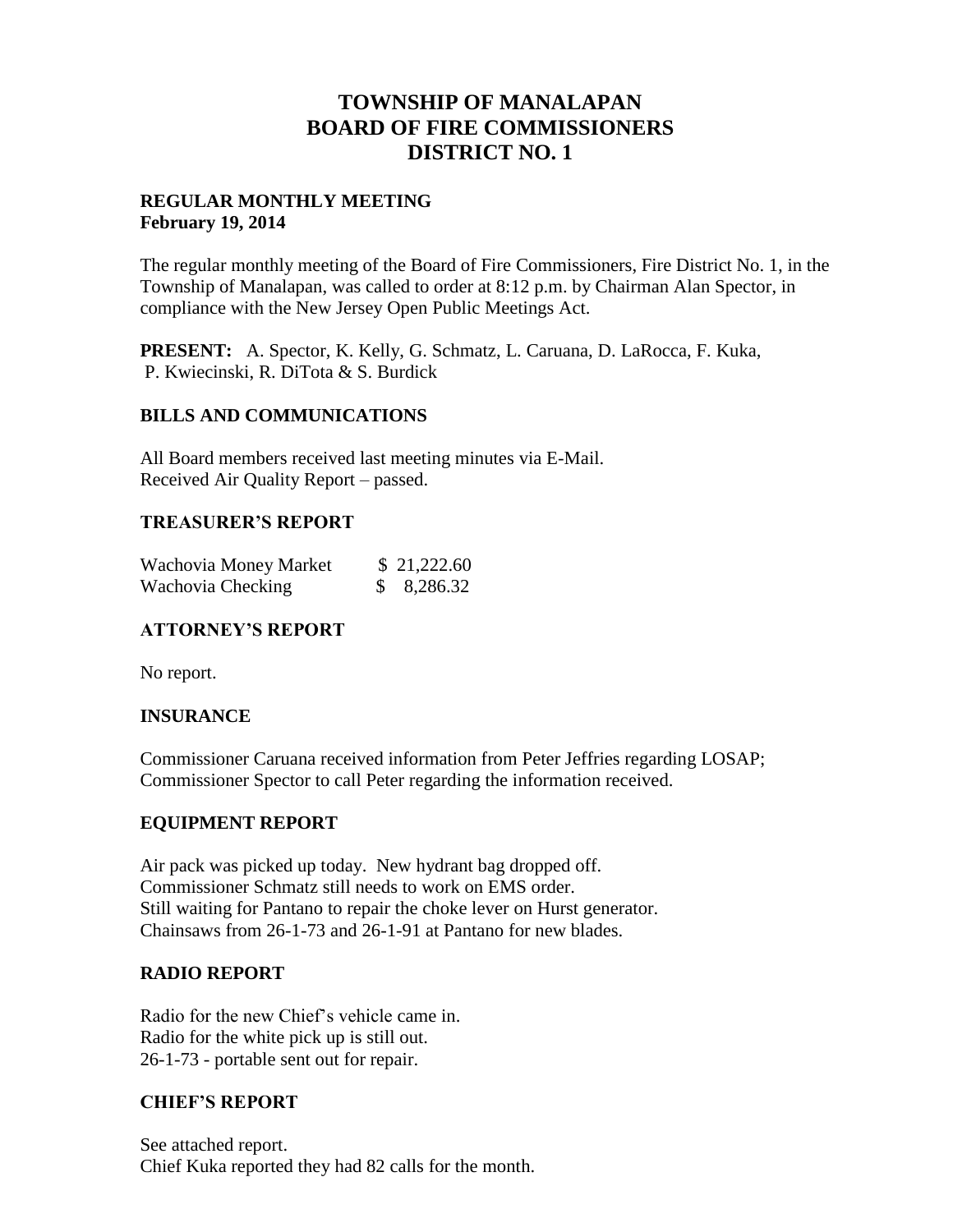The ice water training held on 1/30 and 2/1 was successful.

## **TRUCK REPORT**

26-1-80 – Atlantic Detroit Diesel was here last week and found that the valve to dip tank was installed improperly. They reached out to Fire & Safety regarding sending the bill to them. 26-1-90 – bypass relief valve needs to be repaired; will be here on Friday to repair and also to replace gasket for after cooler.

## **ASSOCIATION REPORT**

Steve Burdick reported that door has been changed and magnets fixed. Key pad ordered for back door. Satellite parking lot is in need of repair. Need to get quote for putting timers on doors on rear building. Heater downstairs needs a new valve. Outside door to atrium needs to be repaired.

## **TRUSTEES' REPORT**

No report.

## **OLD BUSINESS**

See attached.

## **NEW BUSINESS**

Commissioner Kelly made a motion to pay all vouchers; this was seconded by Commissioner Schmatz. All voted aye.

Commissioner Kelly made a motion not to exceed \$80 to purchase a training program; this was seconded by Commissioner Schmatz. All voted aye.

Commissioner Schmatz made a motion not to exceed \$10,000 to equip 10 vehicles with Samsung tablets and purchase the Streetwise program; this was seconded by Commissioner LaRocca. All voted aye.

Commissioner Kelly made a motion not to exceed \$5,500 to have hose and pump testing done; this was seconded by Commissioner LaRocca. All voted aye.

Commissioner Schmatz is going to obtains quotes to purchase a floor cleaner for all the buildings.

A discussion was held regarding obtaining a new auditor.

Commissioners brought up the FDIC Convention in Indianapolis in April and the IChiefs Convention in Texas in August. Need to start looking into who will be going to which conventions.

The Commissioners are no longer leasing the storage unit.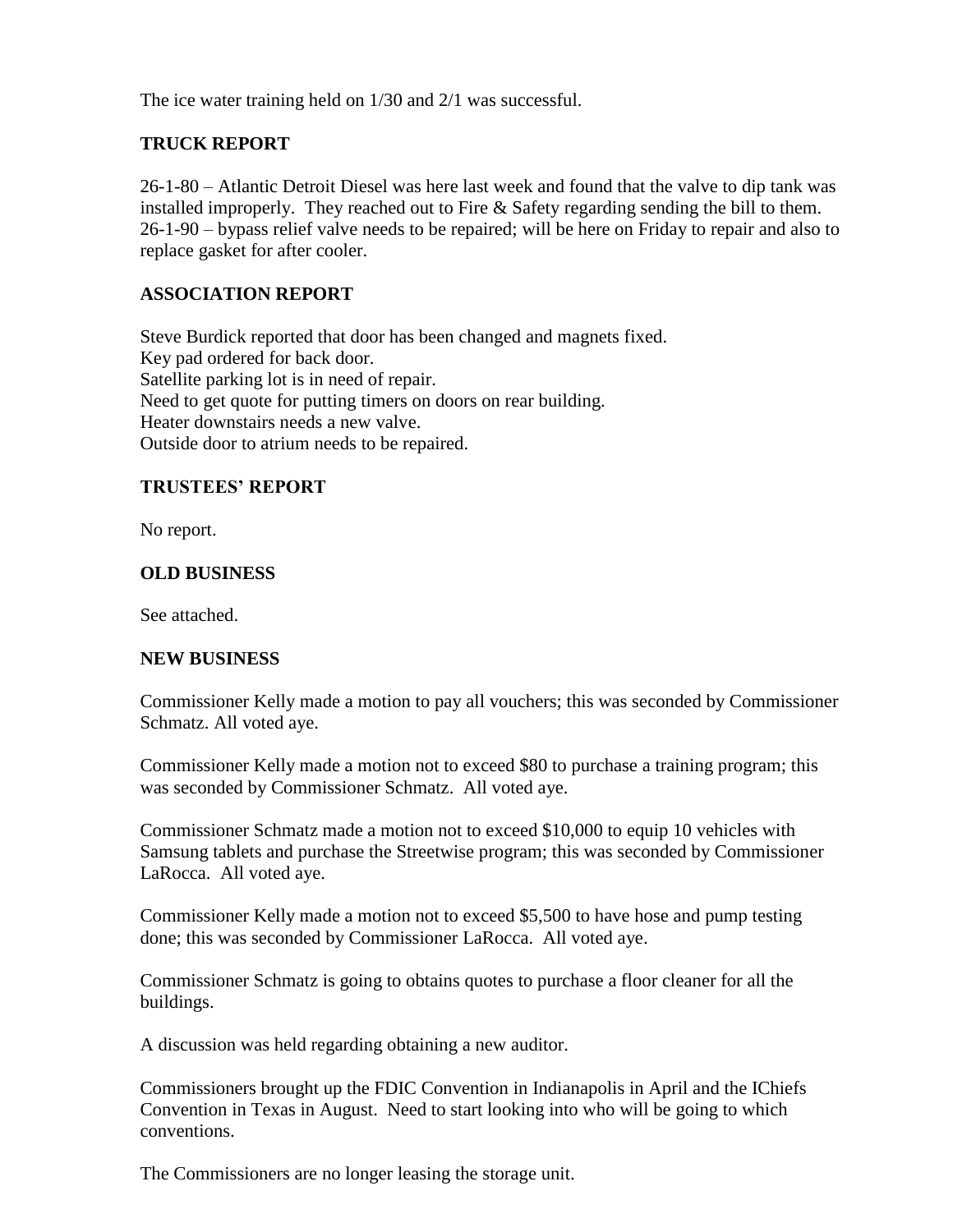Meeting opened to the public at 9:29 P.M.

A motion was made by Commissioner Spector to adjourn; it was seconded by Commissioner LaRocca and all voted aye.

Meeting adjourned at 9:32 P.M.

 Respectfully submitted, Kenneth Kelly, Clerk